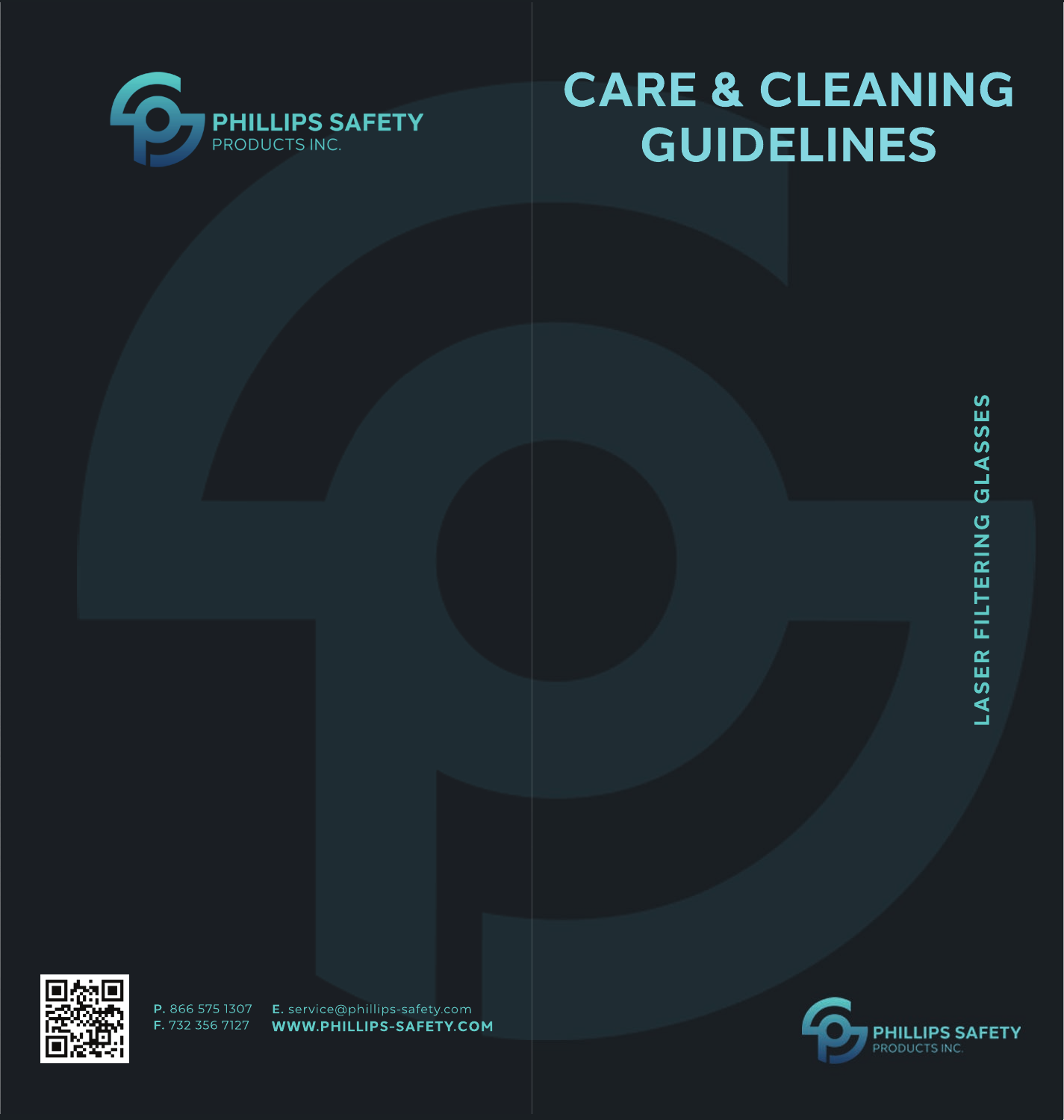# **CAUTION!**

Never look directly into the path of a laser beam.

Filtering glasses are not to be used as impact safety lenses. Impact resistant over-goggles must be used if impact protection is required.

Color recognition (of warning lights, etc.) may be affected by tinted lenses.

# **STORAGE**

Glasses should be stored in protective case when not in use. Normal room temperature and low relative humidity is ideal.

# **CLEANING**

Use water; mild, non-alkali, non-acidic, soap or detergent; and soft lint-free cloth.

**DO NOT AUTO-CLAVE.** 

# **MAINTENANCE**

End user maintenance limited to tightening of hinge screws.

# **WARRANTY**

Phillips Safety Products laser protective eyewear comes with one-year warranty from date of sale.

Glasses do not expire but should be checked often.

## **DISCONTINUE USE IF**

Scratched or cracked lens. Damaged or cracked frame. Loss of protection level markings.

| <b>POLYCARBONATE</b> | <b>FILTER SPECIFICATIONS</b>                                                                                          | <b>LENS COLOR/VLT%</b> |
|----------------------|-----------------------------------------------------------------------------------------------------------------------|------------------------|
| LS-AA                | OD 1.5+ @405-411nm<br>OD 3+ @480-532nm<br>OD 1.5+ @470-555nm                                                          | <b>RED/26%</b>         |
| LS-AA3               | OD 7+ @190-200nm<br>OD 3.5+ @532nm<br>OD 3+ @604nm                                                                    | <b>RED/7%</b>          |
| LS-AD                | OD 5+ @730-855nm<br>OD 7+ @755-830nm                                                                                  | PINK/32.6%             |
| LS-AKP               | OD 6+ @190-532nm<br>OD 6+ @5000-11,000nm                                                                              | <b>ORANGE/46.4%</b>    |
| LS-CD <sub>2</sub>   | OD 5+ @190-370nm<br>OD 6+ @10600nm                                                                                    | <b>CLEAR/82%</b>       |
| LS-CR39              | OD 7+ @190-340nm<br>OD 7+ @2760-3470nm<br>OD 7+ @5000-11000nm                                                         | <b>CLEAR/85%</b>       |
| <b>LS-D680</b>       | OD 6+ @190-370nm<br>OD 2+ @660-780nm<br>OD 3+ @745-1115nm<br>OD 5+ @800-904nm<br>OD 6+ @905-1075 nm<br>OD 6+ @10600nm | <b>GREEN/64%</b>       |
| $LS-DB1$             | OD 5+ @800-830nm                                                                                                      | YELLOW GREEN/68%       |
| $IS-D98$             | OD 5+ @800-980nm                                                                                                      | <b>GREEN/50%</b>       |
| LS-DH83              | OD 7+ @190-400nm<br>OD 7+ @532nm<br>OD 6+ @910-1070nm<br>OD 5+ @850-1075nm<br>OD 4+ @808-850nm                        | <b>BROWN/33%</b>       |
| $LS-DIO$             | OD 6+ @600-900nm                                                                                                      | <b>GREEN/27.9%</b>     |
| LS-D1500             | OD 3+ @804-1300nm<br>OD 5+ @1064nm<br>OD 4+ @1300-1700nm<br>OD 2 @1700-1900nm                                         | <b>GREEN/16%</b>       |
| LS-DYH               | OD 5+ @190-534nm<br>OD 5+ @830-1090nm<br>OD 7+ @1064nm                                                                | <b>AMBER/28%</b>       |
| <b>LS-HENE</b>       | OD 5+ @190-380nm<br>OD 2+ @633nm                                                                                      | <b>BLUE/69%</b>        |
| LS-IPL               | OD 1.5+ @550-1100nm<br>OD 3+ @620-1050nm                                                                              | <b>GREEN/15%</b>       |
| LS-IPLB              | <b>IPL USE ONLY</b>                                                                                                   | <b>BROWN</b>           |
| LS-RBY               | OD 4+ @690-691nm<br>OD 7+ @692-714nm                                                                                  | TEAL/33.8%             |
| LS-SFP               | OD 7+ @190-390nm<br>OD 5+ @589-600nm<br>OD 6+ @592-597nm                                                              | <b>PURPLE/27.2%</b>    |
| <b>LS-Y93</b>        | OD 6+ @190-435nm<br>OD 5+ @730-1085nm<br>OD 7+ @755nm<br>OD 7+ @1064nm                                                | <b>GREEN/41%</b>       |
| <b>LS-Y97</b>        | OD 7+ @725-1120nm<br>OD 6+ @10600nm                                                                                   | <b>GREEN/21%</b>       |
| LS-YAG               | OD 7+ @190-380nm<br>OD 7+ @1064nm<br>OD 5+ @900-1100nm                                                                | <b>GREEN/54%</b>       |
| <b>LS-YAGD</b>       | OD 5+ @190-534nm<br>OD 6+ @910-1070nm                                                                                 | <b>BROWN/26.2%</b>     |
| <b>LS-YHAD</b>       | OD 5+ @190-534nm<br>OD 5+ @730-1090nm<br>OD 7+ @1064nm                                                                | AMBER/10.6%            |
| <b>LS-YAGA</b>       | OD 5+ @190-400nm<br>OD 2+ @480-532nm<br>OD 5+ @980-1070nm                                                             | <b>DARK ORANGE/12%</b> |